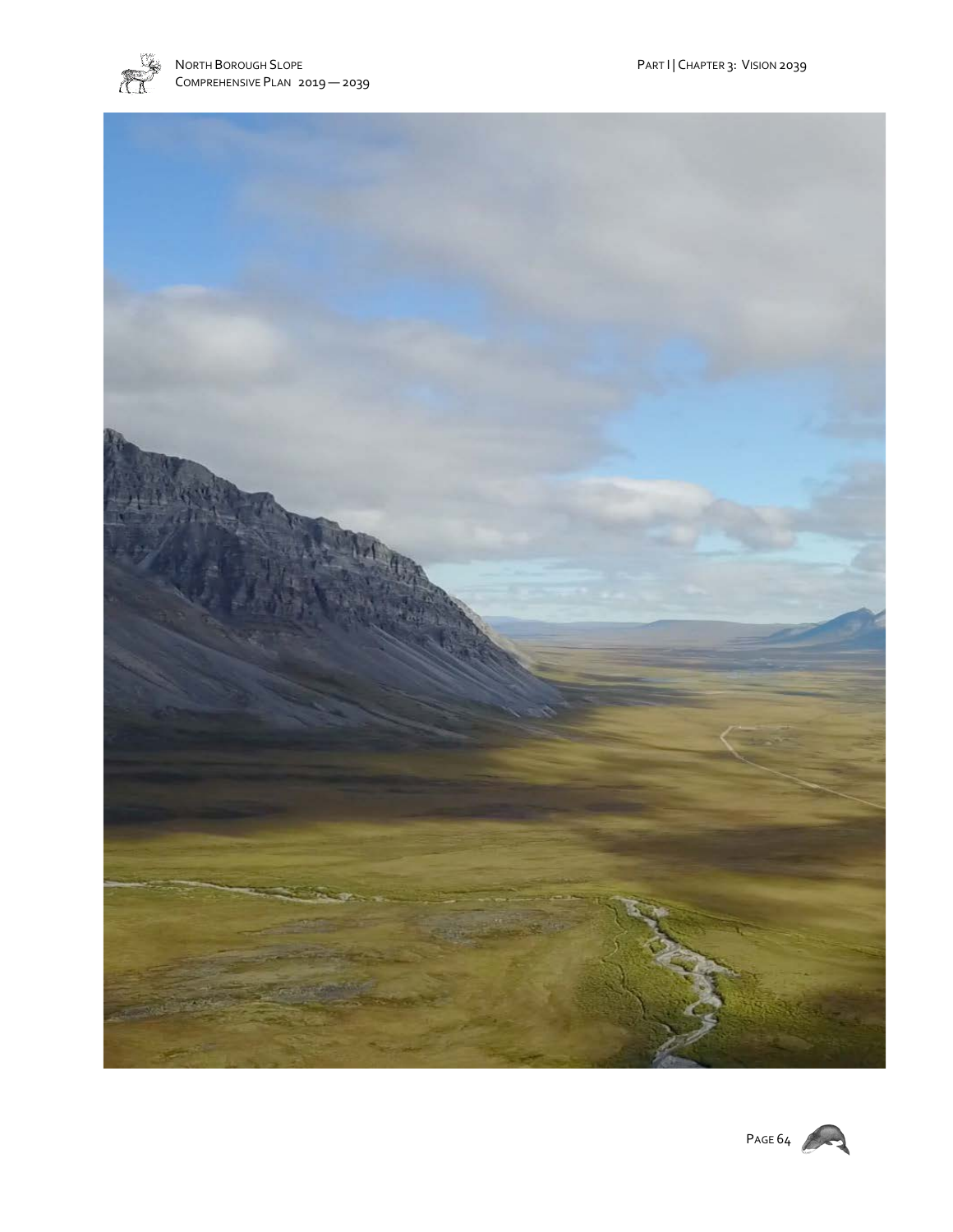



## **Chapter Three** Vision 2039

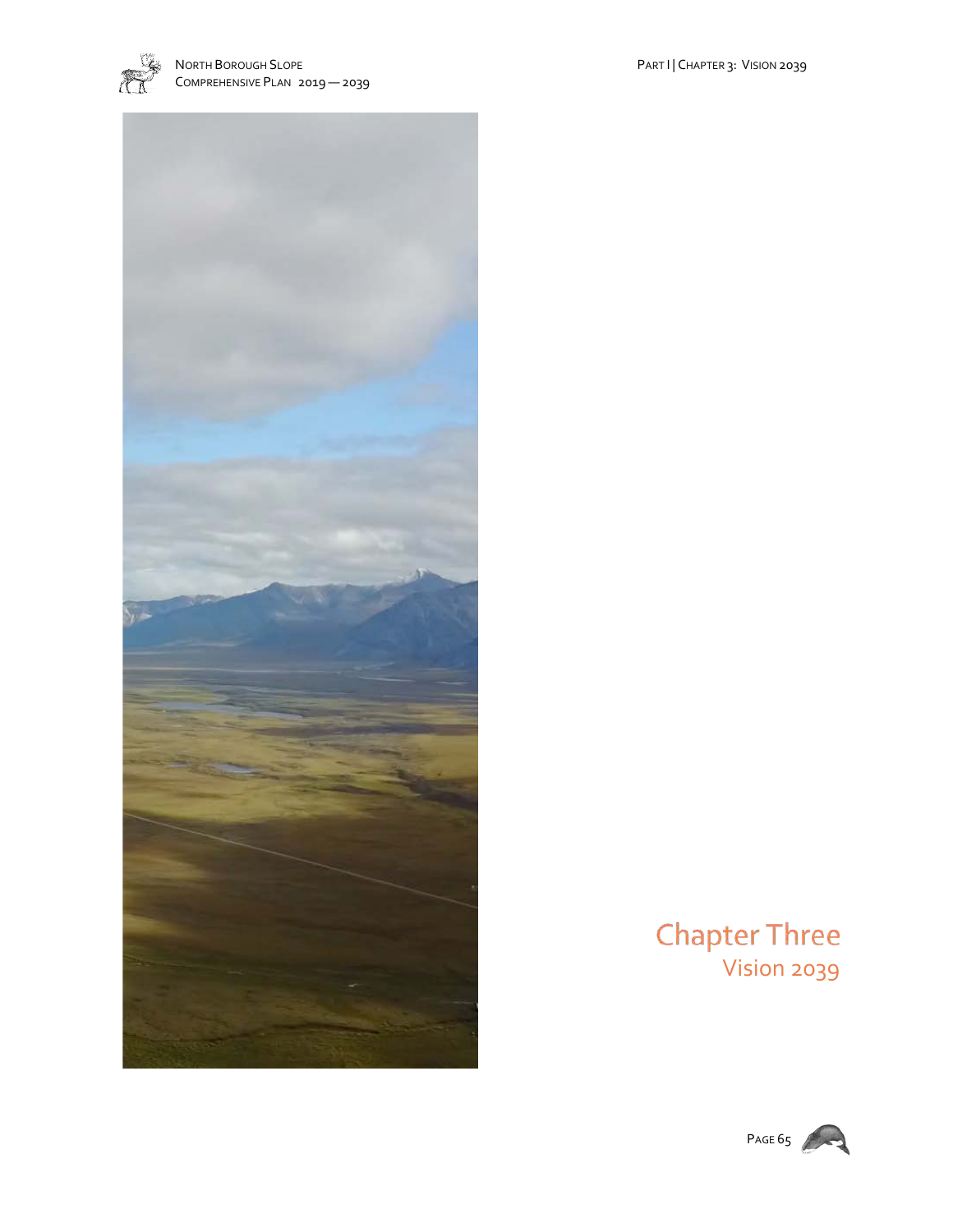

This page is intentionally left blank

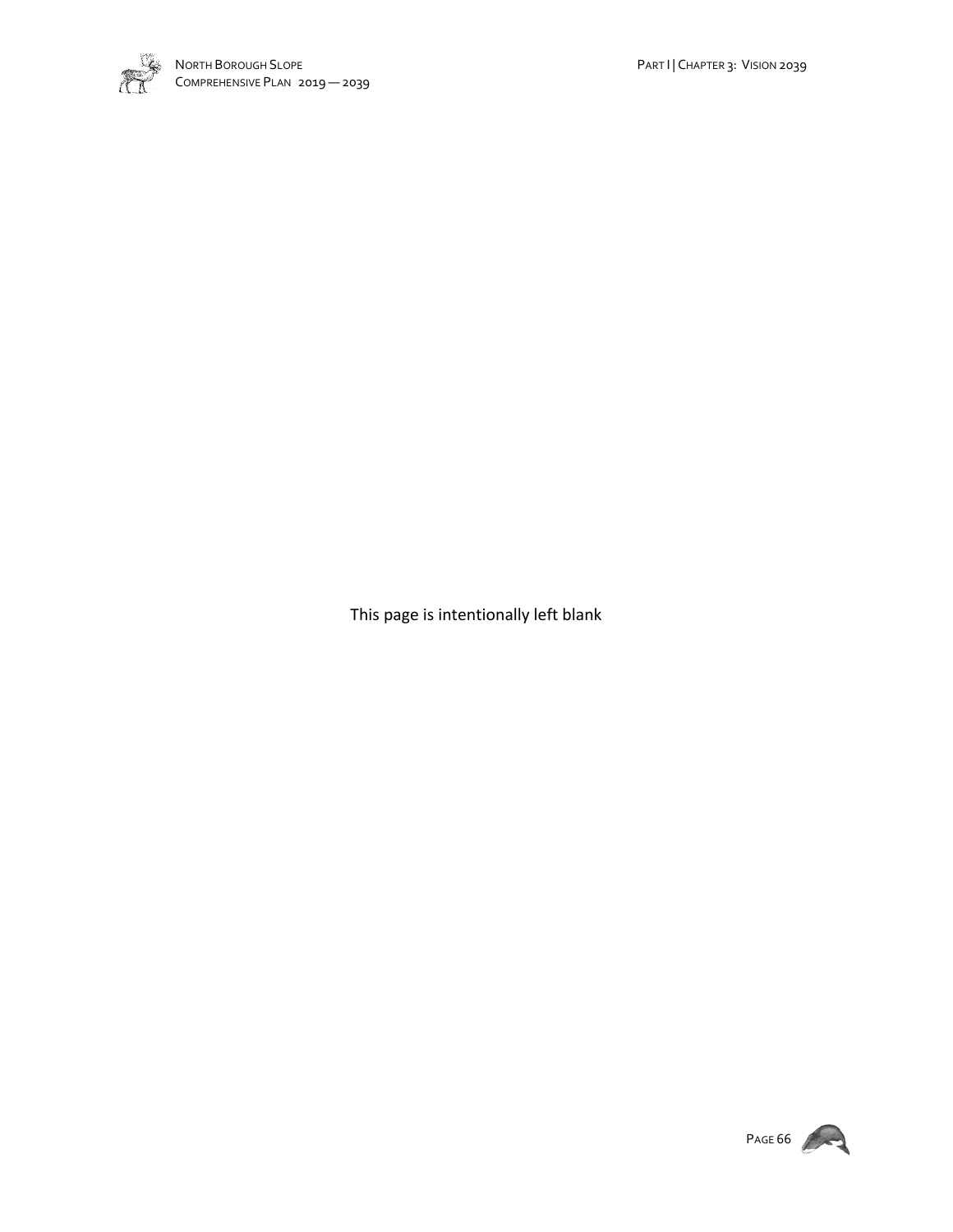

## CHAPTER 3: VISION 2039

Developing a vision statement is an essential step in the comprehensive planning process. Vision statements focus on the region's values, sense of identity, and aspirations. The vision statement tells both the community's story while also painting a picture of an ideal future. Goals, objectives, and implementing strategies are developed to implement the vision that North Slope residents want for the future of the region.

The following vision statement has been created by borough leadership and is based on resident comments and concerns expressed during the comprehensive planning process as well as input received during the development of this plan. This statement guided the development of the goals and objectives that implement this plan.

## VISION STATEMENT

*With a strong sense of self determination and the guiding principle of "maximum local government" guaranteed by our State Constitution, we will rediscover our founder's vision for this Home Rule Borough.*

*We will continue to embrace and value a strong sense of community through an active subsistence lifestyle that respects traditional wisdom and Iñupiat Values, while we welcome new technological advancements and contemporary knowledge.* 

*We will guide regional development in a coordinated, cost effective, efficient, and environmentally responsible manner.*

*We will lift up and celebrate each community's historical significance, wildlife habitats, clean air and water, and be responsible stewards of our abundant natural resources.* 

Ilitchugilluatanavlugu payanaitchuakun nanmiñikuagniq sivunniugniptinni, suli ilitchigilluatanavlugu "suanaruakun Nanmiñiq kavamauniq" nappabutiqaqtuaq *State*  Constitution-kun, *litchuģitqigñiaģikput sivulliipta* tikisaksriafat uumuuna *Home Rule Borough*-kun.

Nunaaqqiqatiqiiqñiqput suanaruaq sivunmun igligutiniagikput anuniagniptigun qiksigilugit taimanna-qana isumattutivut suli Iñupiaguvluta piqpagiravut, akuqtuaģillaisa nutaat savalģutit suli pagmapak ilitchuģianiktavut.

Igligutiniagikput naunina nunapta avanmun savaqatiqiiqluta, maniksuqnina qaunagilugu, suli maqurrutaunianitchuakun nunamun.

Qutchiginiagivut suli quviasuutigilugit nunaaqqi‼aam taimannaqana nuimaruagiranit, nigrutinisa ininit, salumaruamik silaqagniq suli salumaruanik imaqtaqviqaqniq, suli qaunagilluataglugit iñugiaktuat nunapta umialgutinit.